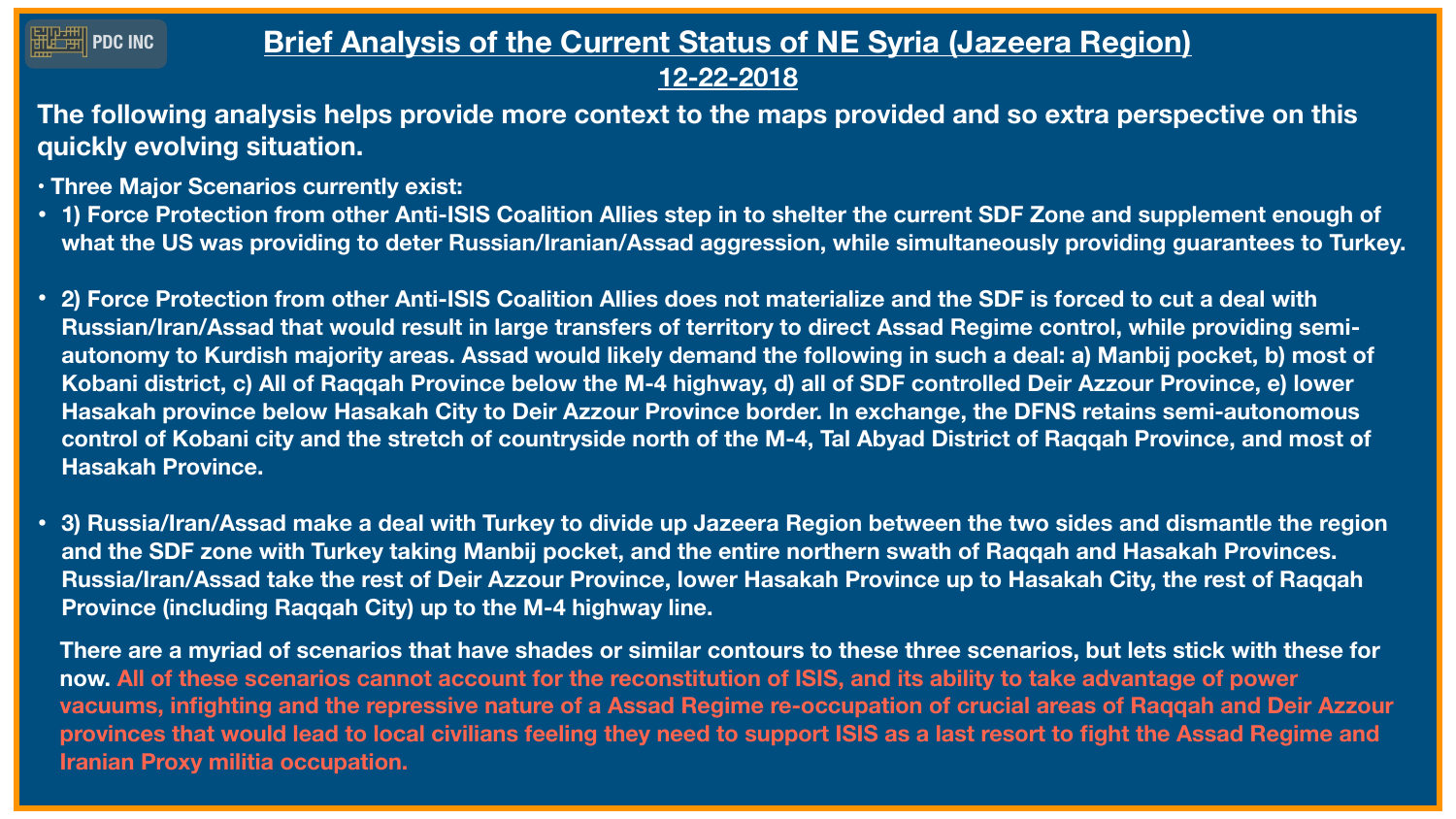## **FRIDAMITY PDC INC**

# **Brief Analysis of the Current Status of NE Syria (Jazeera Region) 12-22-2018**

# **Lets review the objectives of the main players on the ground:**

**What are the main objectives of the Assad Regime:** 

**- To take back enough territory to reinforce the image that the Assad Regime is the only power capable of holding the country** 

- **- To take back oil rich Northern Deir Azzour Province to help provide additional cash flow to it's sputtering economy.**
- **- To take back the Tabqa dam which provide a large quantity of hydro-electric power to the country.**
- **together moving forward.**
- **following the Euphrates River from Aleppo Province all the way to the Iraq border.**
- **- Controlling massive tracts of rich farmland capable of helping stabilize the country.**

**- To take back major roads and thoroughfares that connect the country together, such as the M-4, and the two major roads** 

### **What are the main objectives of Iran:**

- **- To take back oil rich Northern Deir Azzour Province to help provide an avenue to circumvent current sanctions on its economy and provide a domestic reason for being involved in a costly war in Syria.**
- **- Stabilize the Assad Regime and ensure it has staying power for the longterm.**
- **- Creating a firm "land-bridge" that runs from Iran, through GOI controlled Iraq, through Syria, all the way to Lebanon.**
- **security apparatuses**

**- Formalizing its "militia-ization" of Syria as it has done in Iran and Iraq as a means of longterm control over the country, as it is now competing with Russia for influence and control on the ground and for control of the Assad Regime's institutions and** 

### **What are the main objectives of Russia:**

**- To take back areas of economic importance and value to the Assad Regime so they can stop bankrolling the Regime in the** 

**- Solidify itself as the international "king-maker" in Syria, and extend its influence and capacity and effect change across the** 

- **long-term.**
- **Middle East via its** *consistent* **position in Syria.**
- **power in the long-term.**

**- Ensure it has a permanent military presence in Syria which establishes its ability to operate in the Mediterranean and project** 

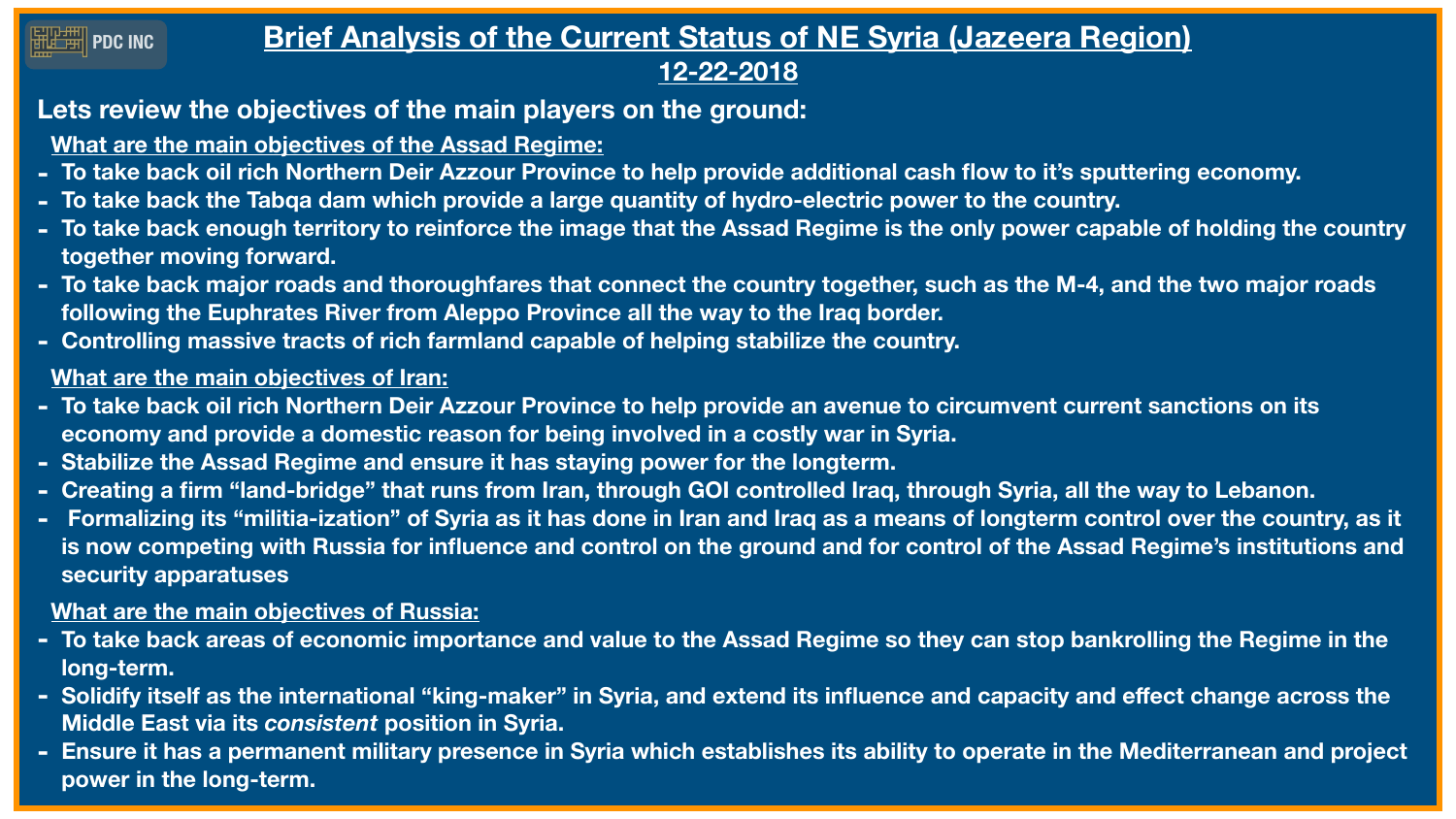# **Brief Analysis of the Current Status of NE Syria (Jazeera Region) 12-22-2018**

# **Continued review the objectives of the main players on the ground:**

**What are the main objectives of Turkey:** 

**- Extend its influence and territorial control to the extent that it will benefit Turkey's position within Syria and allow it to** 

- **- Mitigate and destroy perceived PKK presence and influence within NE Syria (this is Turkey's public stated goal).**
- **continue playing a major role in Syria's future.**
- **reduce the current domestic and economic pressures being felt by hosting such a large refugee population.**
- **- Obtain a potential economic opportunity through control of a large swath of Northern Syria.**

**- Obtain more territory and land that could allow the return of a large portion of it's Syrian refugee population back to Syria and** 

### **What are the main objectives of ISIS:**

**- Potentially regain territory should a power vacuum occur which neither the Assad Regime/Iran nor Turkey can completely** 

- **- Maintain its ideological relevance through continued positioning as "the only savior of the Sunni Arabs of Syria."**
- **fulfill due to the geography and politics of controlling all of NE Syria.**
- **- Enrich itself through local resources and solicitation of outside funding which could increase once they show a new heightened capacity and lethality.**
- **social media platforms and the wider internet.**
- **other region abroad including Europe, North America and Australia.**

**- Have a base of operations that allows a more sustained outreach and PR campaign to convert followers abroad through** 

**- Continue to plan and conduct terror attacks against regional neighbors such as Jordan, Iraq, Turkey Lebanon, Israel; and** 



**The objectives of the US and the SDF are not listed, because the purpose and mission for both groups has been clear until now: 1) Prevent the spread of ISIS and other extremist organizations; 2) stabilize a vital region of Syria that needs to be stable and peaceful in order for Syria long-term to be cohesive, and for the sake of allowing Iraq to be stable as well; 3) create an example of what a Syria not under the Assad Regime could look like, and provide a model for governance moving forward; 4) prevent and mitigate Iranian expansion within Syria and the wider MENA; 5) force the Assad Regime and Russia to return to the Geneva Framework for sustained and serious discussions that could result in the end of the Syrian conflict writ large.**

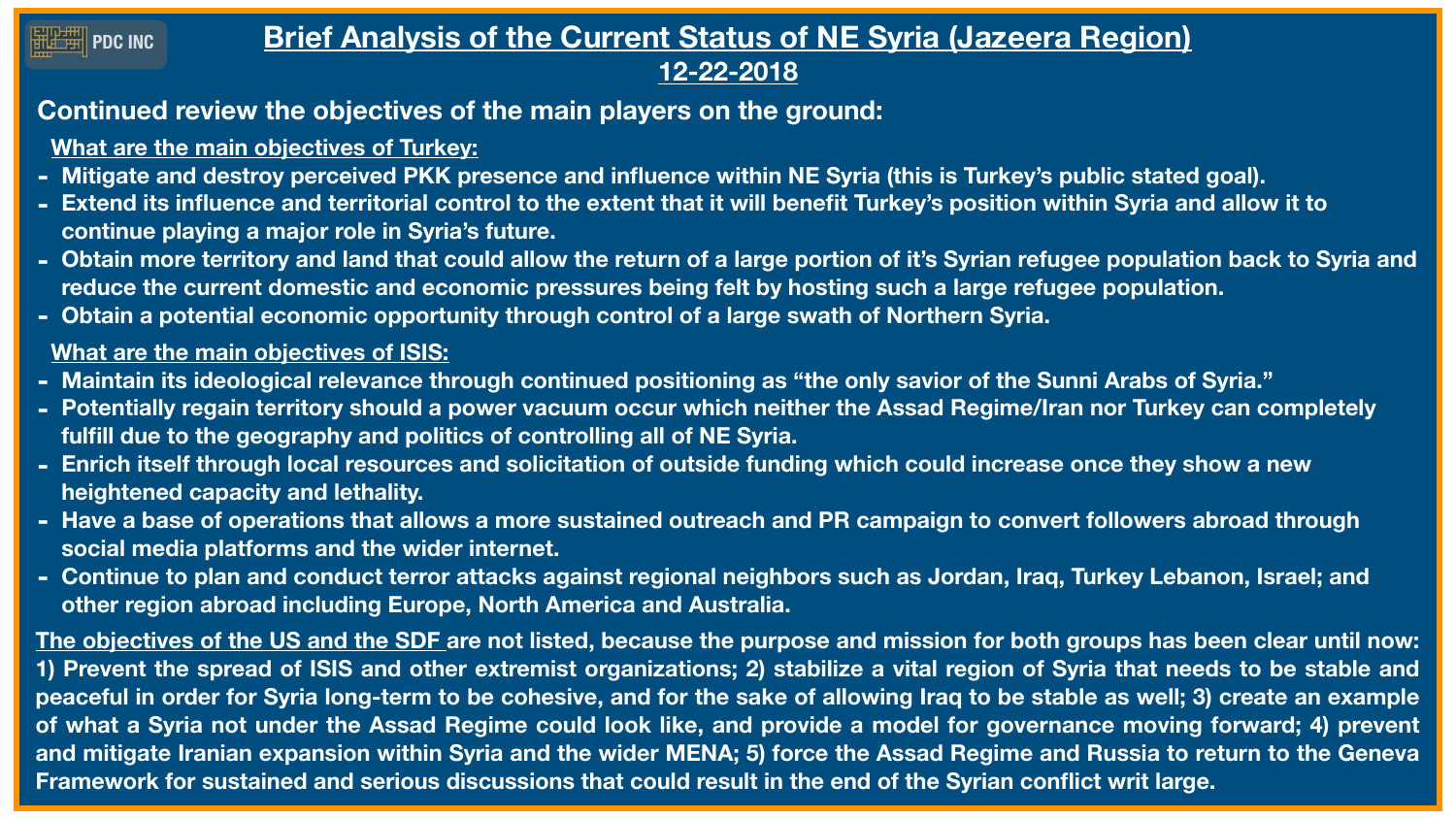|                 | <b>Map Key</b>                                                                                                            |                                                                                                  |  |
|-----------------|---------------------------------------------------------------------------------------------------------------------------|--------------------------------------------------------------------------------------------------|--|
|                 |                                                                                                                           | <b>Current Turkish Control</b>                                                                   |  |
|                 |                                                                                                                           | <b>Current SDF Control (with American Presence)</b>                                              |  |
|                 |                                                                                                                           | <b>Current Syrian Arab Republic Government (SARG)</b><br><b>Forces and Iranian Proxy Control</b> |  |
|                 |                                                                                                                           | Mixed Syrian Opposition Forces, HTS Control/TIP contro<br><b>HaD Presence</b>                    |  |
|                 |                                                                                                                           | <b>Current ISIS Control/Presence</b>                                                             |  |
|                 |                                                                                                                           | <b>Potential &amp; Current SARG and Iranian Proxy Buildup</b><br>of Forces                       |  |
|                 | Ħ                                                                                                                         | <b>Bridges/Crossings/Dams</b>                                                                    |  |
|                 |                                                                                                                           | <b>Oil Field and Gas Plants</b>                                                                  |  |
|                 | <b>Potential Invasion by SARG &amp; Iranian Proxies of Deir Azzour</b>                                                    |                                                                                                  |  |
|                 | <b>Province</b>                                                                                                           |                                                                                                  |  |
|                 | - If there is no agreement with SDF and there is no force                                                                 |                                                                                                  |  |
|                 | protection from the Anti-ISIS Coalition, the Assad Regime                                                                 |                                                                                                  |  |
| าลไ             | and it's Iranian Proxies likely attack Northern Deir Azzour                                                               |                                                                                                  |  |
| Al Obaid        | Province first as it is the hardest place for the SDF to<br>defend, and it is where Iranian interests are the highest. An |                                                                                                  |  |
| العبيدي         |                                                                                                                           |                                                                                                  |  |
|                 | attack would come from multiple sides to maximize the                                                                     |                                                                                                  |  |
| Qa'im<br>القائم | pressure on the SDF, and would focus on taking several                                                                    |                                                                                                  |  |
|                 | key oil fields and gas plants (listed on the map).                                                                        |                                                                                                  |  |



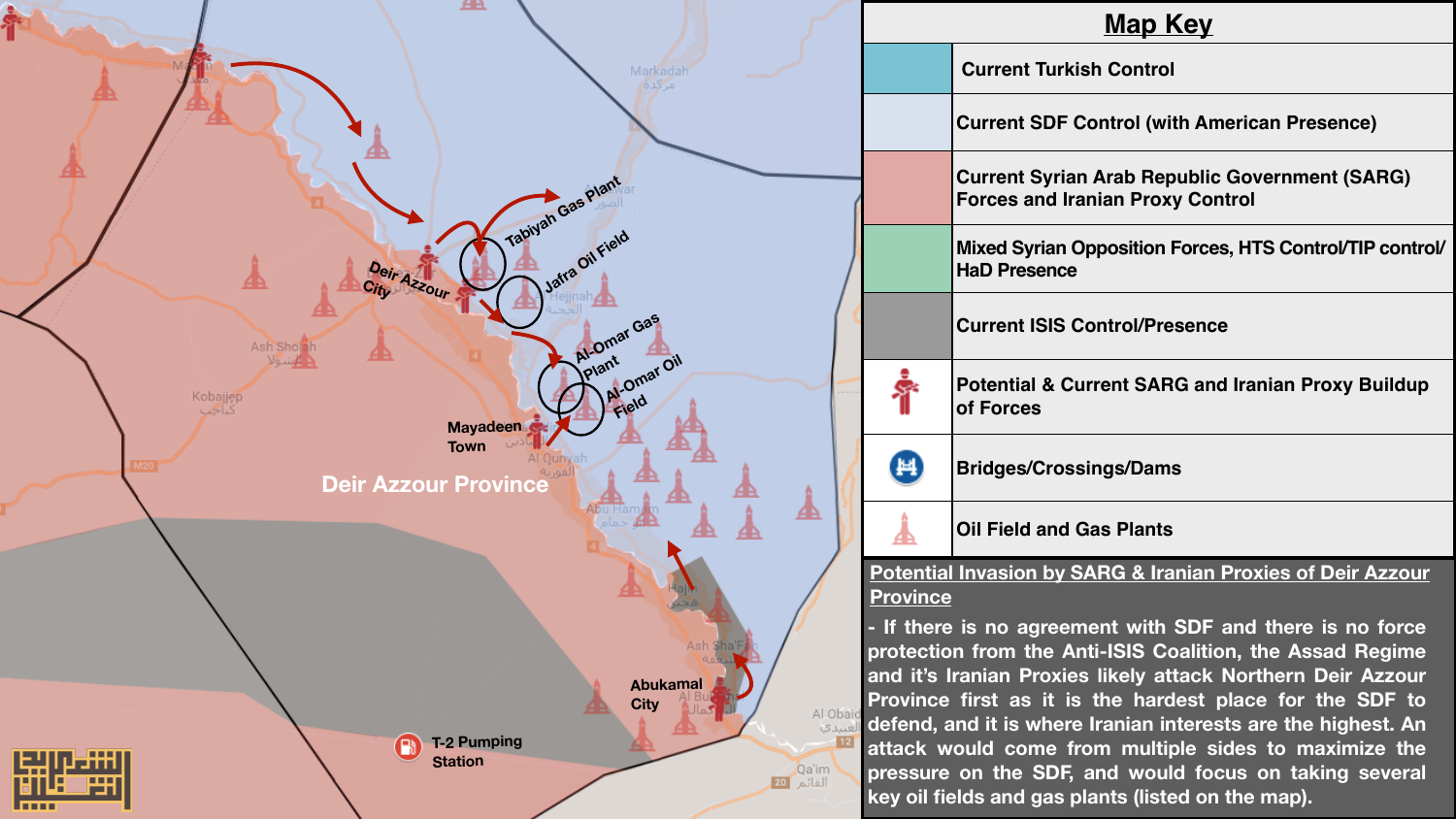| <b>Map Key</b> |
|----------------|
|                |

| <b>Current Turkish Control</b> |  |  |
|--------------------------------|--|--|
|--------------------------------|--|--|

**Current SDF Control (with American Presence)**

**Current Syrian Arab Republic Government (SARG) Forces and Iranian Proxy Control**

**Mixed Syrian Opposition Forces, HTS Control/TIP control/HaD Presence**

**Current ISIS Control/Presence**

**Potential & Current SARG and Iranian Proxy Buildup of Forces**



**Bridges/Crossings/Dams**

#### **Potential Invasion by SARG & Iranian Proxies of Raqqah Province**



**- If there is no agreement with SDF and there is no force protection from the Anti-ISIS Coalition, the Assad Regime and it's Iranian Proxies will first attempt to take control of Tabqah City, Tabqah Dam and Baath Dam. Because the bridges into Raqqah City are still destroyed, they must first cross the northern side of the river for a quicker entrance into Raqqah City. From there, they will consolidate control over the northern side of the Euphrates River which is rich farming land, and then move to control the middle valley running from Raqqah City North towards Ayn Essa town and the M-4 highway.**